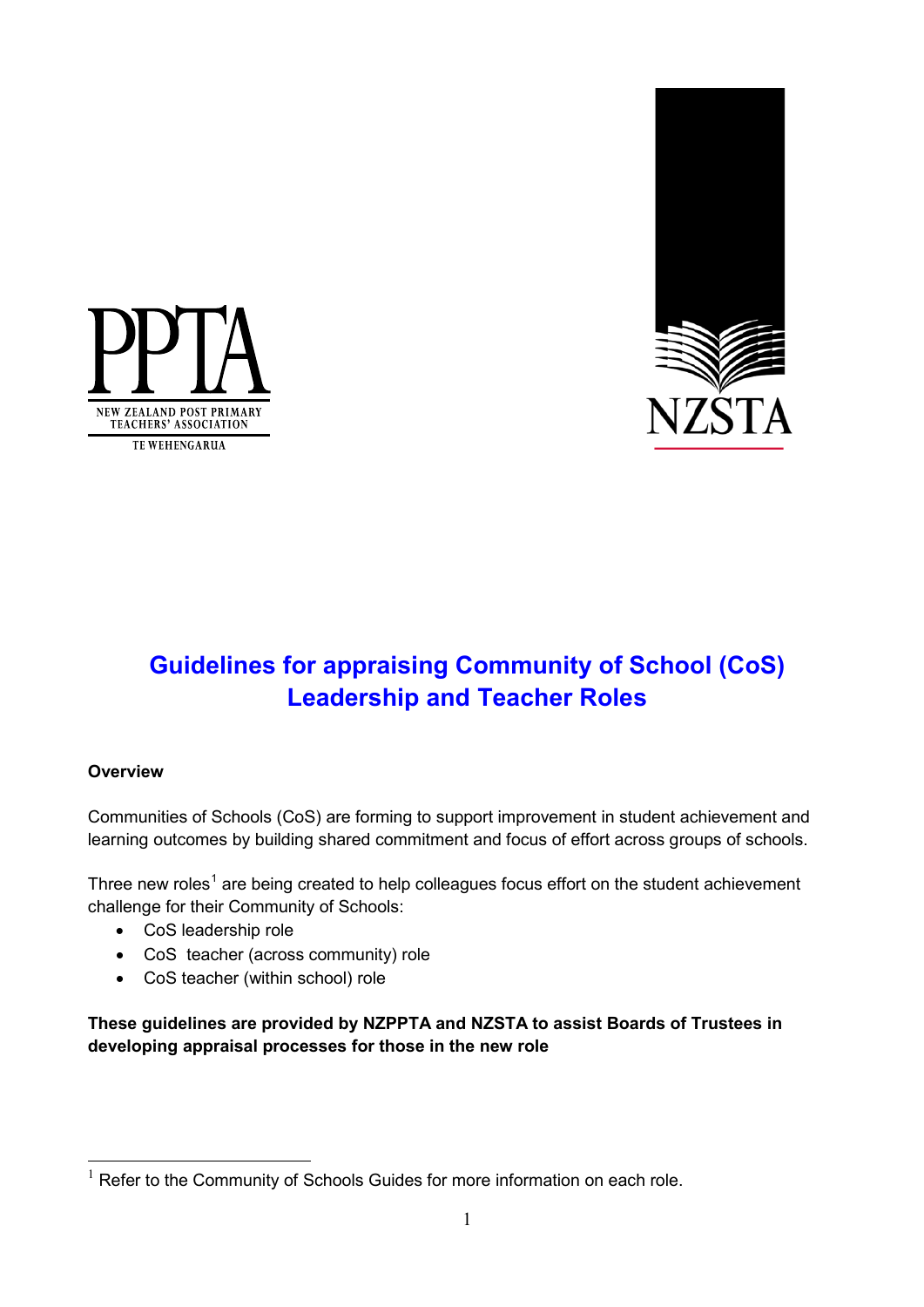# **Contents of this guide**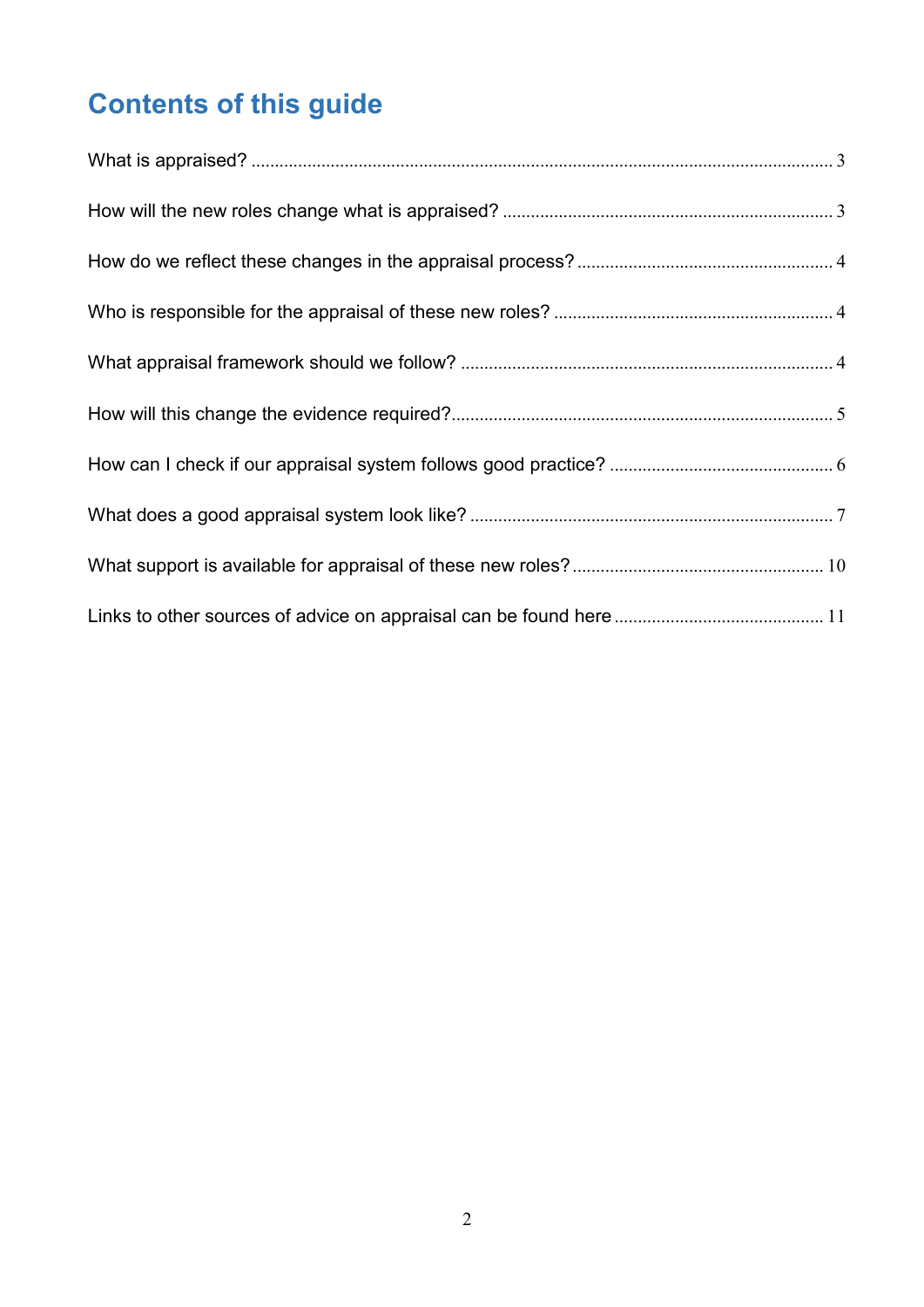## <span id="page-2-0"></span>**What is appraised?**

Good practice appraisal should be referenced to:

- the relevant professional standards
- the registered teacher criteria
- the job description
- performance objectives contained in the performance agreement/ appraisal document.
- learning and development objectives contained in the performance agreement/ appraisal document.
- career structure steps (for principals)

## <span id="page-2-1"></span>**How will the new roles change what is appraised?**

The new CoS roles will have a number of functions that are different from existing roles in schools. The roles will have specific selection criteria, job descriptions and performance standards. These new functions, job descriptions and performance criteria will have to be taken into account in developing the appraisal document/performance agreement and subsequently for appraisals<sup>[2](#page-2-2)</sup>.

Those in the new roles will have **both**:

- objectives and functions that focus on their role in the employing school and align with their employing board's charter, annual plan and strategic plan, as now, **and**
- objectives and functions aligned to the CoS achievement plan or role functions



### **Community of Schools Role**

<span id="page-2-2"></span> $<sup>2</sup>$  An expert writing group is developing professional standards for the roles. These will be ready in 2015. In the meantime,</sup> the Selection Criteria developed by that writing group, plus any local criteria developed by the CoS, will serve as a guide for establishing appraisal goals for those appointed to roles prior to the finalisation of the professional standards.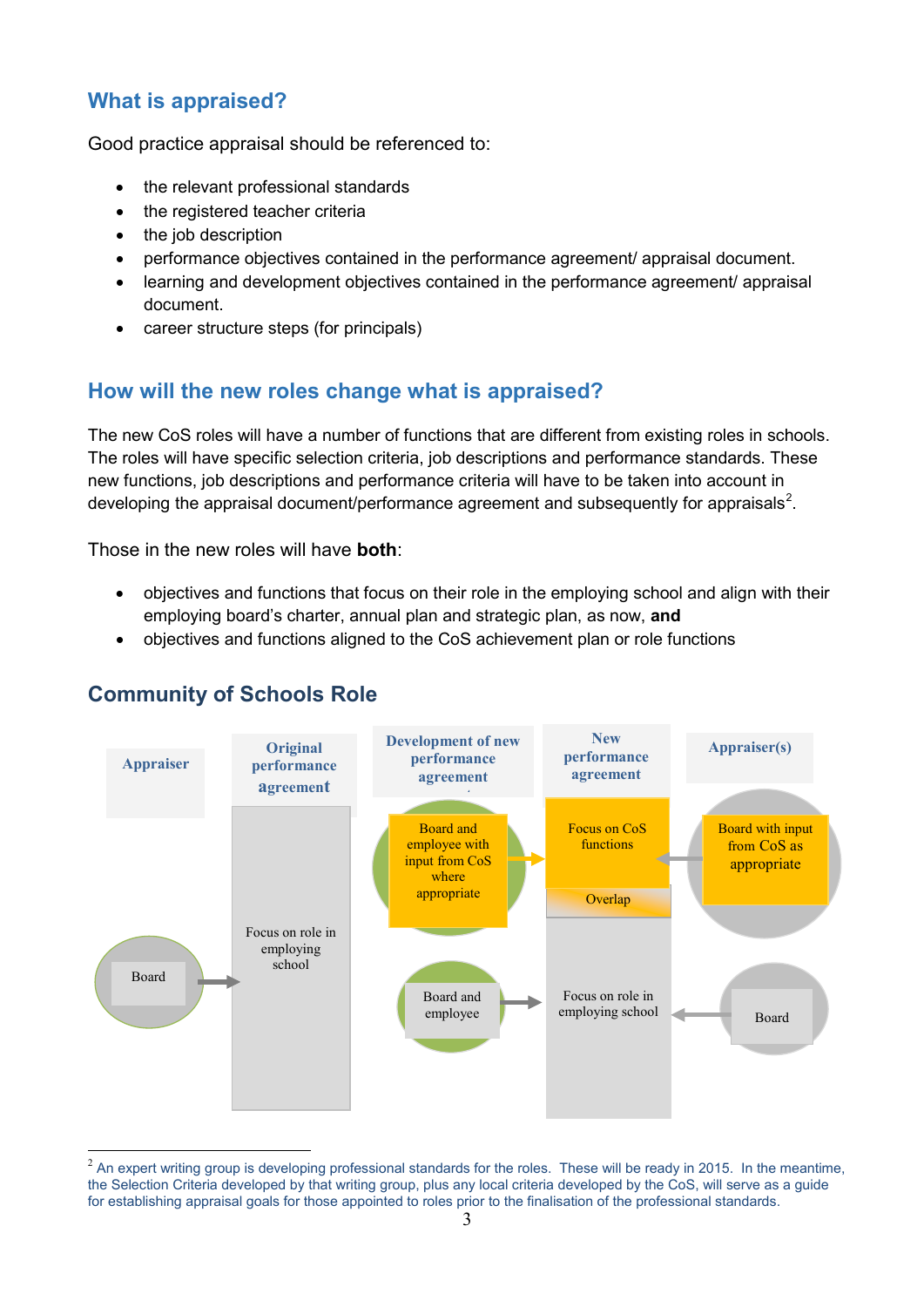## <span id="page-3-0"></span>**How do we reflect these changes in the appraisal process?**

- 1. The employer/appraiser will have to review the changed job description with the role appointee.
- 2. The appraisal document/performance agreement will need to be reviewed. For the Leadership and Teacher (across community) roles the document/agreement must reflect both the role appointees on-going role in the school and their new CoS Role across the community. For the Teacher (within school) Role, the document/agreement will need to reflect the addition of the new role functions.
- 3. The employer/appraiser will have to consult with the role appointee about changing their performance agreement in order to be able to successfully carry out the new roles: previous duties may need to be reallocated, priorities re-evaluated and changes made to previously agreed performance and learning objectives. The extent of changes will depend on the CoS role and the CoS achievement plan.
- 4. The revised appraisal document/performance agreement should be signed by both parties.

## <span id="page-3-1"></span>**Who is responsible for the appraisal of these new roles?**

The employing board of trustees is accountable for the appraisal of the new roles, including for those working across other schools.

## <span id="page-3-2"></span>**What appraisal framework should we follow?**

Performance appraisal has a dual focus:

| Development    | Helping teachers to develop their practice and do their personal best                                                                                                  |
|----------------|------------------------------------------------------------------------------------------------------------------------------------------------------------------------|
| Accountability | Showing that standards are being met, and that progress is being made<br>towards organisational and individual goals, especially in the area of student<br>achievement |

Boards should currently be following a good practice process which meets the following criteria, identified by Eileen Piggot-Irvine (2003):

- Educative
- High trust
- Well resourced
- Based on objective, multiple perspective, data
- Based on mutual respect
- Clear guidelines
- In-depth and on-going
- Independent of disciplinary processes (Appraisal may highlight areas of concern that could lead on to the competence process, but these **must** be separate and different) Piggot-Irvine (2003).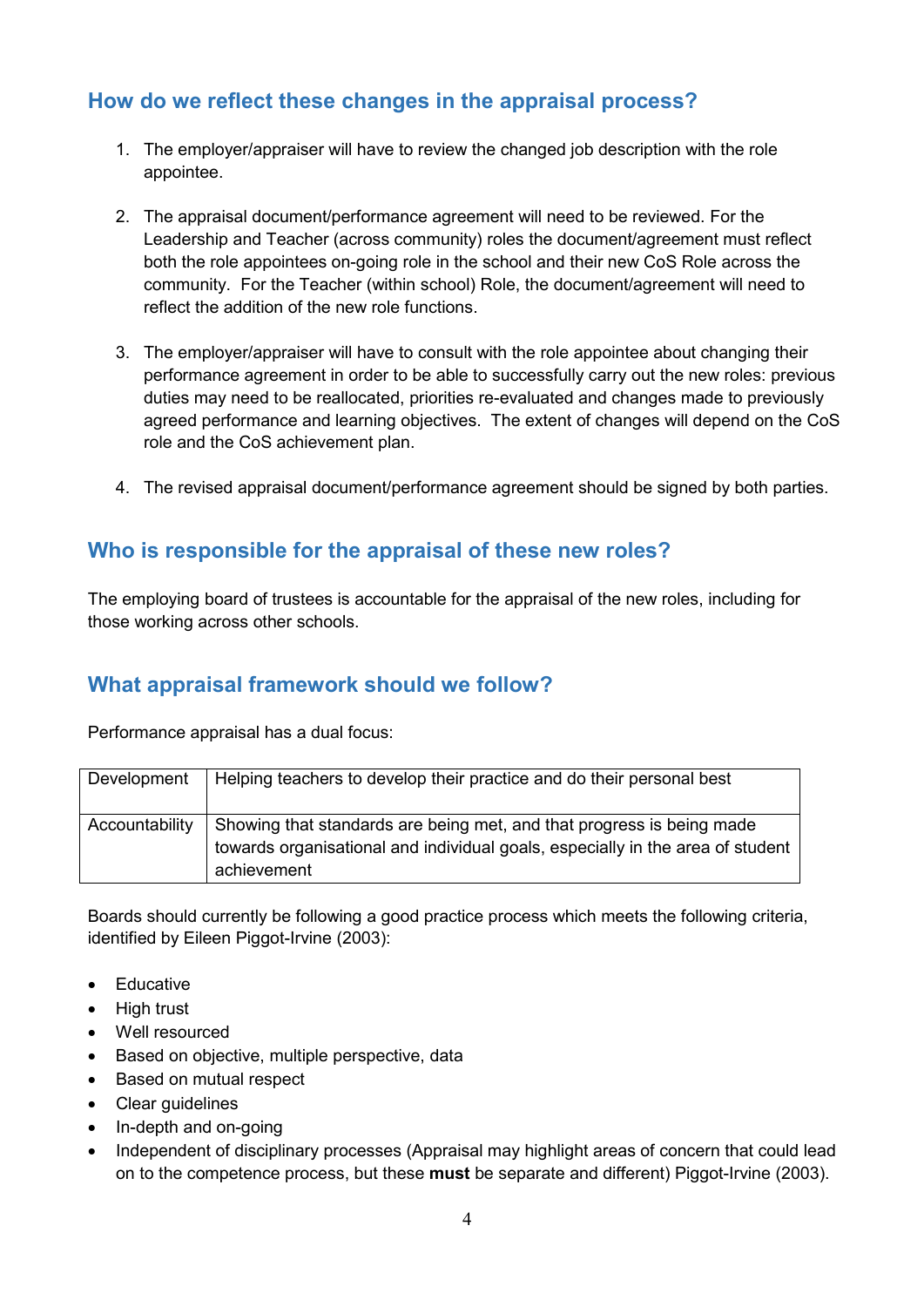If your board and school are following a good process, according to the above, there should not be a need to make substantive changes to your processes for the new roles. Performance appraisal is just one part of a 'performance management' system, which includes professional learning and career pathways, and the appraisal document or performance agreement that is used to support it is just one part of performance appraisal. Throughout this guide there are links to resources which provide advice on other parts of these processes.

## <span id="page-4-0"></span>**How will this change the evidence required?**

If a board and school are already using a good practice appraisal/performance system, the type and amount of evidence should not be much different. Any new evidence would focus directly on the new role functions.

A Writing Group established by the IES Working Party is developing the professional standards for Community of Schools roles. These will be finalised in 2015. The Writing Group will also develop advice on the evidence which can appropriately be used for appraisal against these professional standards.

The primary difference is that the evidence will need to be gathered from different, wider, sources. The evidence will need to be gathered, not only from the role appointee's employing school, but from the wider CoS, as appropriate for the particular role.

The evidence, as with all appraisal, can and should be naturally occurring.

Providers of evidence could include: CoS boards, principals and teachers. It is advisable the type of evidence and providers of evidence be discussed with the role appointee when reviewing their appraisal document/ performance agreement.

The evidence of progress towards achievement goals of the CoS or school as a whole should not be confused with the evidence relating to the appraisal of an individual.

#### **Will we need more evidence?**

In total the appraisal requirements of the new roles (new functions and existing functions of the holder of the role) should not be greater than their existing appraisal requirements. The appraisal requirements will not be greater, but they will be different and will require different evidence and from a wider range of sources.

It is unnecessary to require these role appointees to gather masses of data in portfolios and complete extensive checklists of actions. However, if a board and school have had, in the past, a relatively rudimentary appraisal process which did not require teachers to focus on any evidence of the impact of their teaching on their learners, that board and school may conclude that they need to make their processes more comprehensive to ensure they have good appraisal processes in place for the new CoS roles.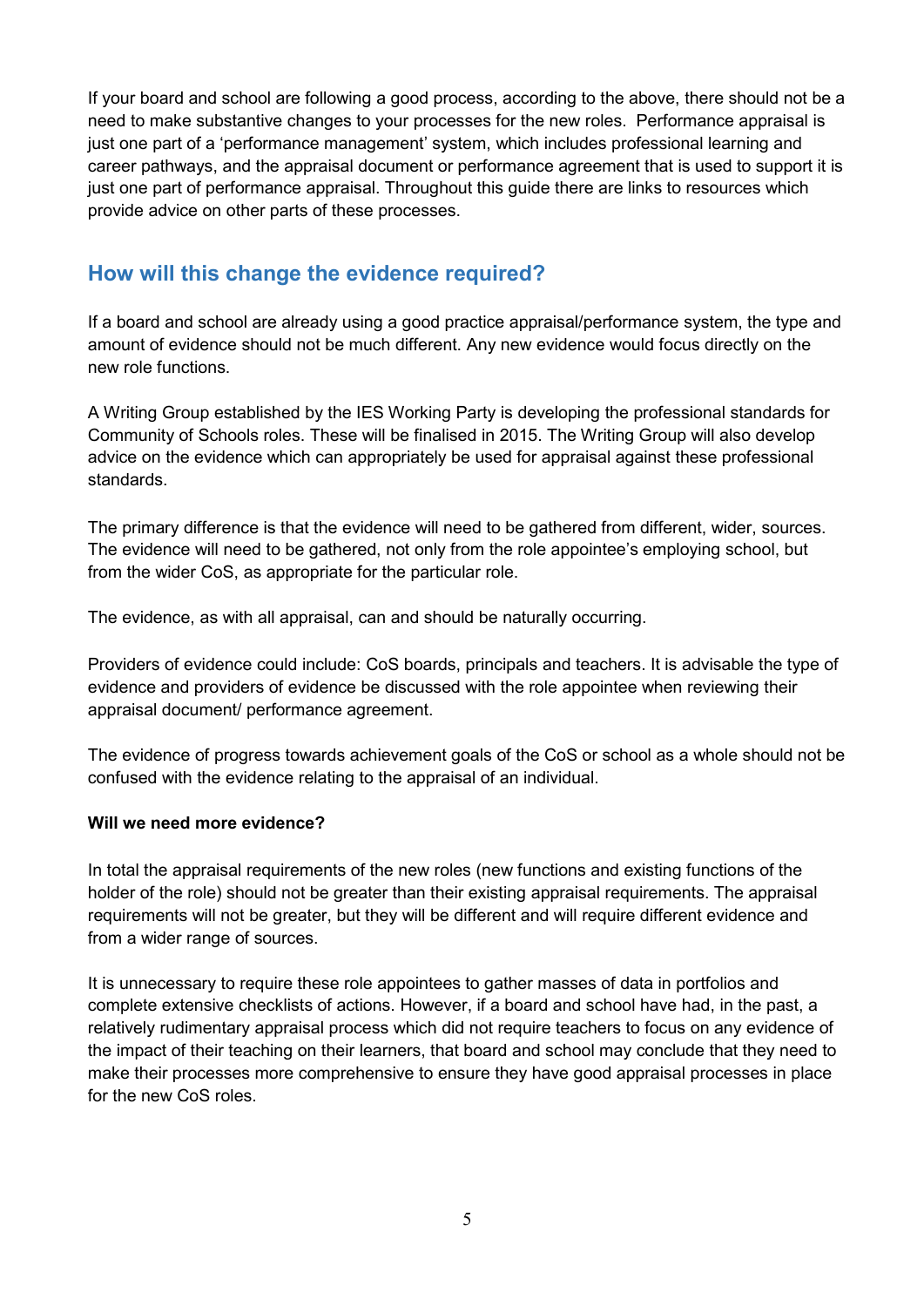## <span id="page-5-0"></span>**How can I check if our appraisal system follows good practice?**

| $\mathbf 1$           | Do you have a performance appraisal process for teachers and principals?                                                                                                                       |  |
|-----------------------|------------------------------------------------------------------------------------------------------------------------------------------------------------------------------------------------|--|
| $\mathbf{2}^{\prime}$ | Are the Registered Teacher Criteria and Professional Standards covered by<br>your appraisal process?                                                                                           |  |
| 3                     | If no to number 2, do you have systems in place to make judgements about<br>the Registered Teacher Criteria and Professional Standards?                                                        |  |
| 4                     | Is the relationship between the Registered Teacher Criteria and the<br>Professional Standards made clear? Do teachers and principals know<br>which standards they are being evaluated against? |  |
| 5                     | Do teachers have opportunities to think about and unpack the appraisal<br>criteria? Is there a shared understanding between teachers and school<br>leaders of what they mean?                  |  |
| 6                     | Is most evidence required for performance appraisal naturally occurring?                                                                                                                       |  |
| 7                     | Do you use multiple sources of evidence for performance appraisal?                                                                                                                             |  |
| 8                     | Is any extra work required for performance appraisal built into the school<br>meeting cycle and properly accounted for to allow it to happen effectively?                                      |  |
| 9                     | Are individual goals aligned with the board and school goals? Will they be<br>aligned with CoS goals for those in the new roles?                                                               |  |
|                       | 10 Are teachers and principals offered appropriate and relevant support to<br>reach their goals?                                                                                               |  |
|                       | 11 Is there a clear relationship between the school's appraisal system and<br>allocation of resources for professional learning and development?                                               |  |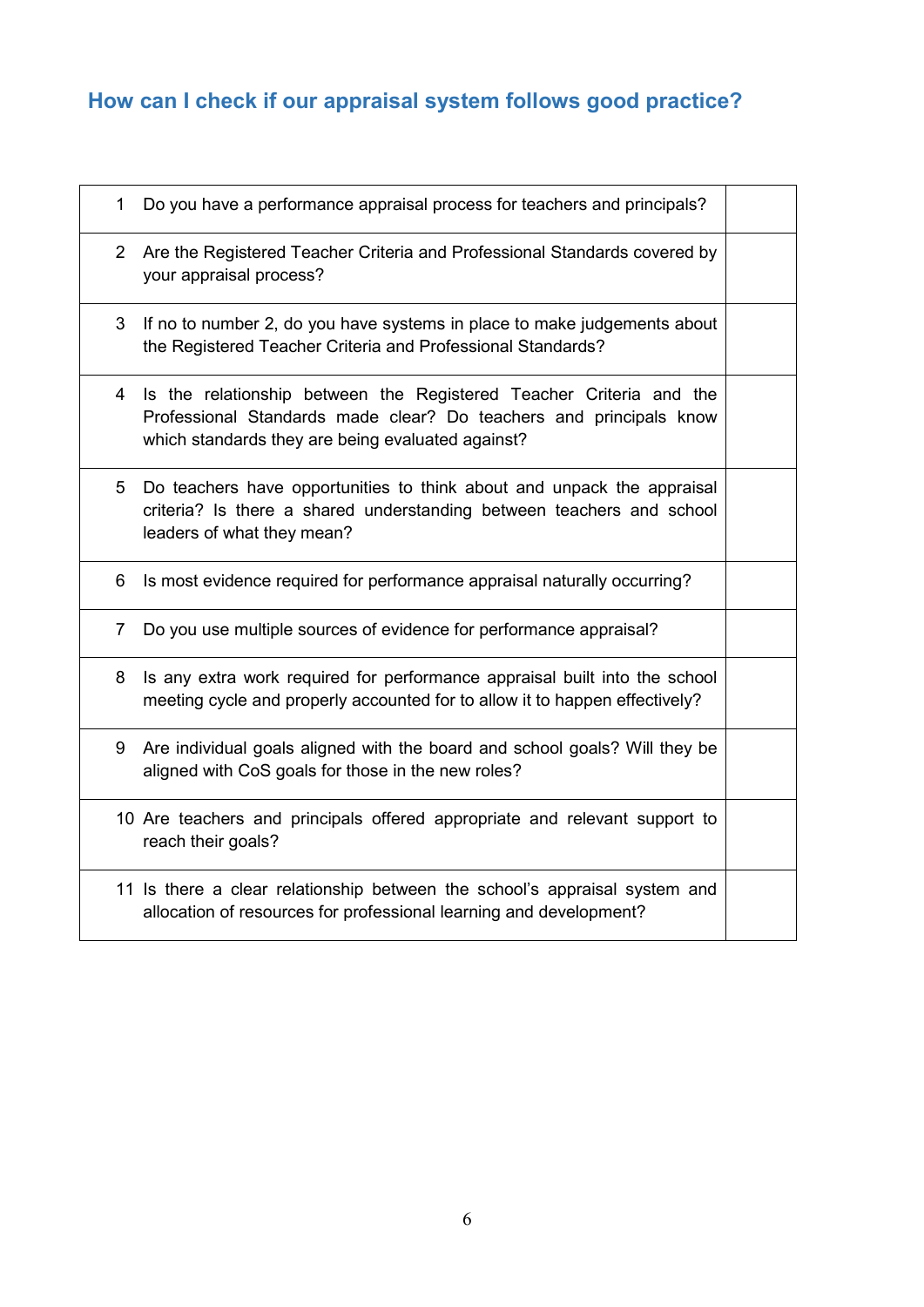## <span id="page-6-0"></span>**What does a good appraisal system look like?**

#### **A good appraisal system should:**

- Have professional conversations at its heart. These conversations should be based on evidence and focused on student learning. [Open to learning conversations](http://www.educationalleaders.govt.nz/Leadership-development/Leadership-programmes/First-time-principals-modules/Module-3-Building-trust) are a useful model for this.
- Use reasonable and focussed documentation. **A ten page appraisal document or performance agreement for each teacher each year should be the maximum required for an effective appraisal system.**
- Be on-going and built into the regular work and meeting cycle. It should not be simply a once or twice a year meeting. If journals or logs are part of the appraisal documentation, teachers must have time to complete them at the end of professional learning and development sessions.
- Use appraisers who have a good understanding of the work of the person they are appraising. For example, this could be a middle leader who knows the teachers work best, who then advises the principal.
- Have training and support for the people doing appraisal. It's not reasonable to expect someone to simply be able to do appraisal well because they are a good teacher. Training is needed in conducting observations, what types of evidence to look for, to build familiarity with the criteria or standards and in having difficult conversations.
- Be referenced to standards or criteria. Where the Registered Teacher Criteria and Professional Standards fit in relation to a schools performance appraisal must be made clear. It is important that teachers know which criteria they are being evaluated against and they should be able to develop their own understanding of what these criteria mean, and what the evidence will look like.
- Include classroom observations. Planned and intentional classroom observations are crucial. A good process involves a pre-meeting, to decide on what to focus on and a follow up meeting after the observation to discuss it.
- Use data that comes from multiple sources. These *should* include student learning outcomes and *could* include: student achievement information, student feedback, observations, personal reflections, peer feedback… or the multitude of different types of 'evidence' that teachers create every day in their work.
- Be used to plan professional learning and development (PLD) based on teachers' needs. Teachers should have the opportunity to pursue PLD that allows them to achieve their goals and meet their learning needs.
- Be based on board and school policies which establish how teachers will be supported to meet the requirements and criteria of appraisal.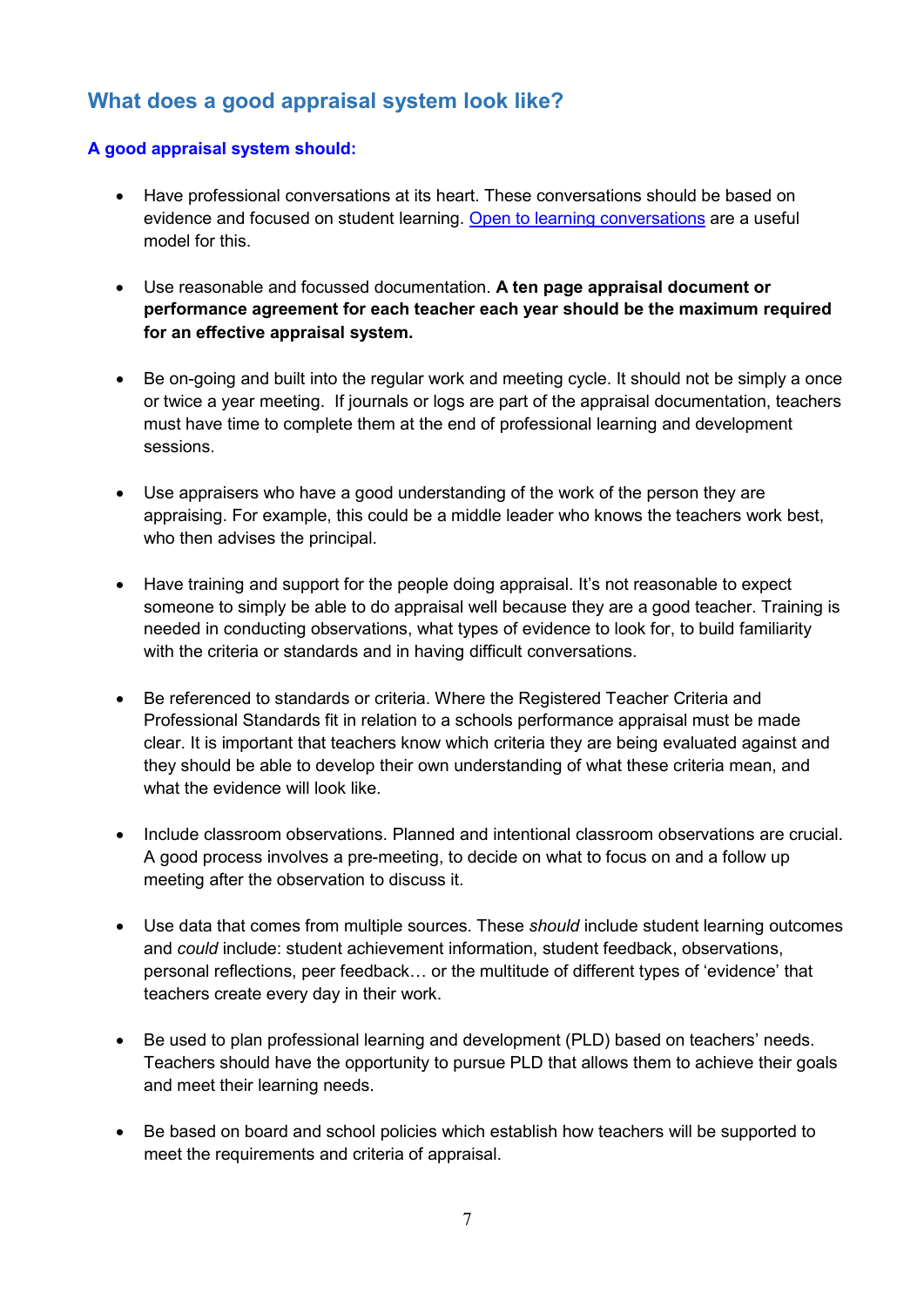• Teachers' goals or inquiries should be informed by and have reference to school goals, as established in the charter, or CoS goals, as set in the achievement challenge plan. The best goals are set by agreement between the appraiser and the appraisee.

#### **Three models of appraisal documents**

There are different ways that board and schools may design their performance appraisal systems that may display these elements and achieve both its purposes. The paper work matters, but it is not the paper-work that is 'appraisal'. Evidence used in appraisal conversations and to make judgements will come from many places, not simply these documents.

Some schools are using portfolios of PLD and teacher reflections instead of or along-side this type of document. These can be great for encouraging good, broad discussions and letting teachers focus on what is meaningful to them. However, teachers should be given time, training and support when using them like when using other appraisal documents.

Remember that each teacher's appraisal documents, portfolios and evidence belong primarily to them. They are part of a teacher's professional responsibilities.

#### **Registered Teacher Criteria based appraisal**

The employer may make the Registered Teacher Criteria (RTC) central to performance appraisal and evaluation. They may use a document to complete over one year, or over the three years between renewal of teachers' practising certificates. Schools will need to consider:

- Which criteria to focus on. The Teachers Council is happy for teachers not to 'cover' all the criteria every year, as renewal of practising certificates happens three yearly. Some criteria may require less evidence and discussion than others, while some might be much more important and challenging. For example, a school or teacher might choose to focus one year primarily on criteria that involve student well-being and community connectedness.
- If few criteria are covered in depth each year (aiming for 3 yearly renewal of practising certificates), how are judgements made for annual attestation?
- How to foster teachers' engagement with the RTC as meaningful descriptions of good practice and not just boxes to be ticked.
- That the gathering of evidence for the RTC needs to 'fall out of good practice'. There should be no need to be doubling on creation of evidence.
- The reflective questions of the criteria shouldn't lead to insistence on keeping artificial reflective journals. Reflecting takes place in many different times and places.
- How to give teachers the opportunity to set their own goals or do their own inquiry as well as gather evidence towards the criteria.

#### **Inquiry process based appraisal**

The employer may make a teacher inquiry central to appraisal. This will also need to have reference to the RTC and/or the professional standards at some point, but this might not be central to the process. Schools will need to consider: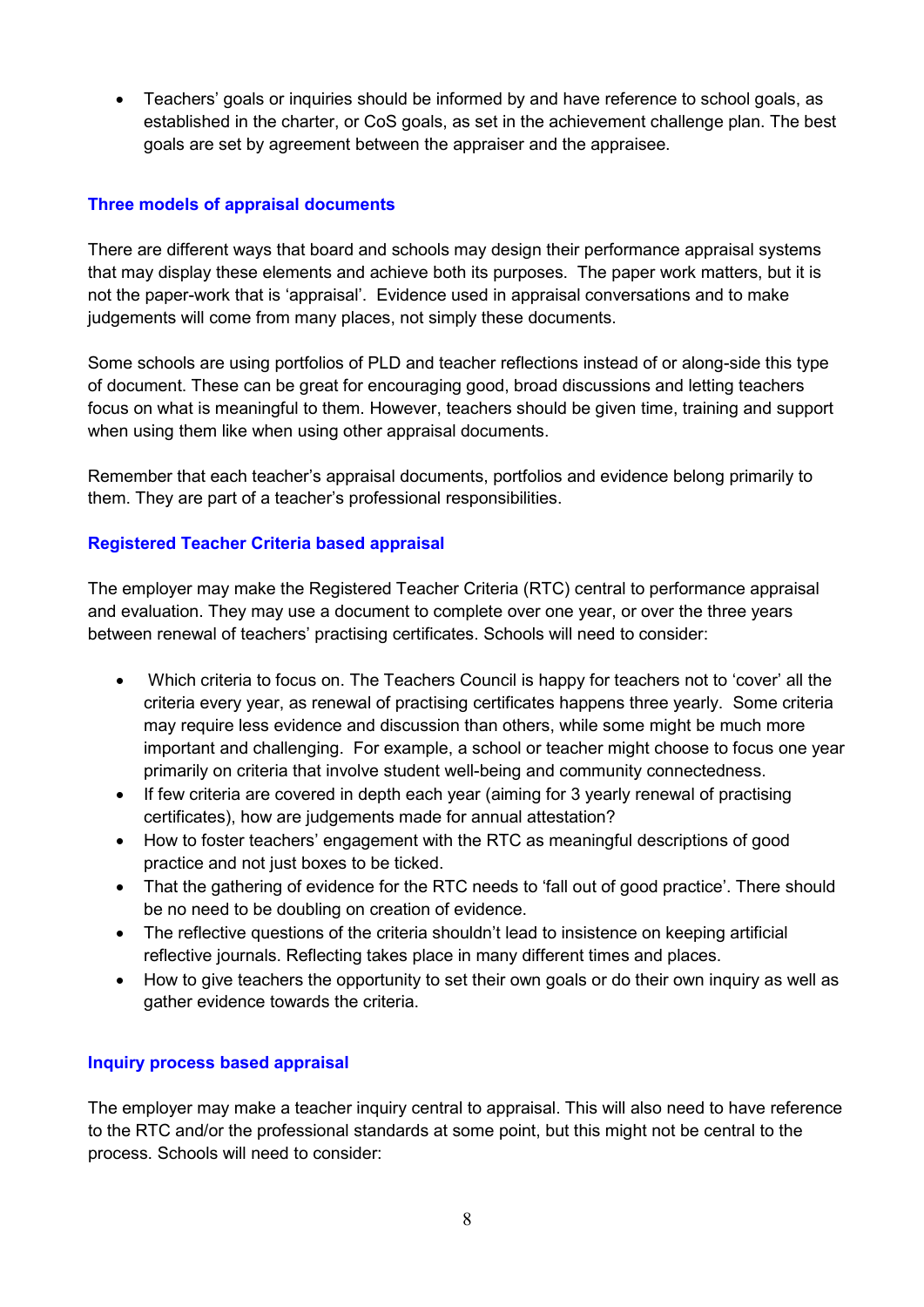- That the questions/goals of the inquiry cycle should be worthwhile and meaningful to the individual setting them, but may have reference to overall school goals.
- How many inquiries? One or at the most two inquiries per year is enough. To do an inquiry process well the goals should be narrow and deep rather than broad and shallow.
- How teachers can use their departments or cross-curricular inquiry groups to work on an inquiry topic together.
- Whether an inquiry cycle may run from term two and end in term one the following year to enable time to reflect on learning and not have to rush to complete at the end of the school year.

#### **Goal setting based appraisal**

The employer may choose to take an approach in which performance and professional learning and development goals are central to appraisal. Schools will need to consider:

- That the personal goals should either connect in some way with board/school/department goals, or the teacher may set a personal goal and another goal that links with the board/school's.
- How teachers are trained to set relevant, high level goals. There are many ways in which goals might not be useful – too broad, unobtainable, too simplistic. [SMART goals](http://tereomaori.tki.org.nz/Teacher-tools/Te-Whakaipurangi-Rauemi/Examples-of-learner-goal-setting) may be a useful approach.
- How groups of teachers with similar goals can support each other and provide useful input. How can the school facilitate this?
- The emphasis of the goals may be around groups of teachers working on specific learning problems.
- Whether a goal setting cycle may run from term two and end in term one the following year to enable time to reflect on learning and not have to rush to complete at the end of the school year.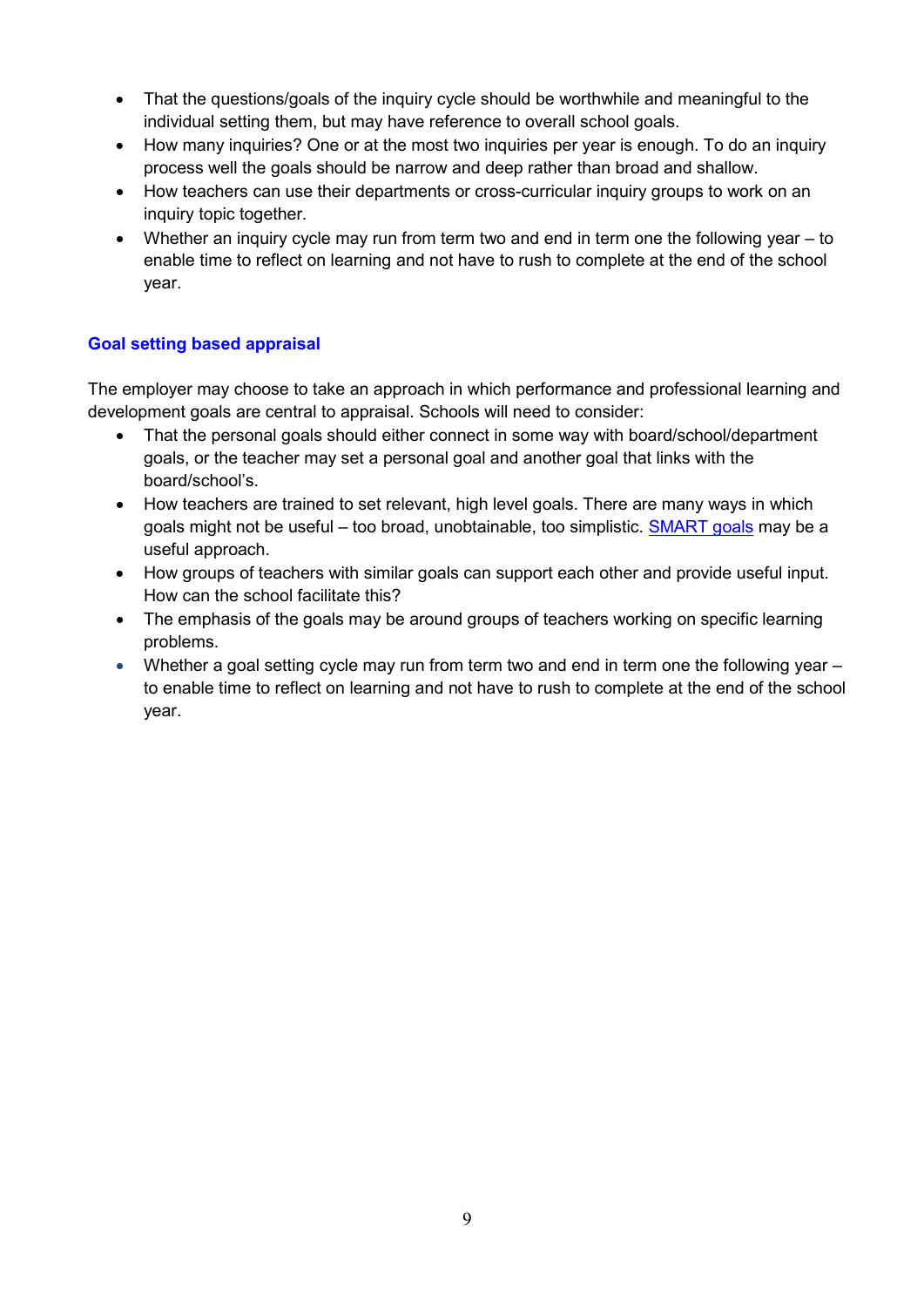## <span id="page-9-0"></span>**What support is available for appraisal of these new roles?**

| <b>Role</b>                                   | <b>Support</b>                                                                                                                                                                                                                                                                 |
|-----------------------------------------------|--------------------------------------------------------------------------------------------------------------------------------------------------------------------------------------------------------------------------------------------------------------------------------|
| Community<br>of Schools<br>Leadership<br>Role | Independent advisers from national panel can advise boards on evaluating<br>against CoS role criteria, setting CoS aligned performance and learning<br>objectives and CoS evidence collection and analysis<br>NZSTA HR advisors can advise boards on the appraisal/performance |
|                                               | process.                                                                                                                                                                                                                                                                       |
|                                               | PPTA field officers and advisory staff can offer advice to teachers and<br>$\bullet$<br>principals                                                                                                                                                                             |
| Teacher<br>(across<br>community)<br>Role      | CoS Leadership Role can assist with assessing against CoS criteria, setting<br>$\bullet$<br>CoS aligned performance objectives and CoS evidence collection and<br>analysis                                                                                                     |
|                                               | Independent advisers are available to advise boards on assessing against<br>CoS criteria                                                                                                                                                                                       |
|                                               | NZSTA HR advisors: can advise boards on the appraisal/performance<br>$\bullet$<br>process                                                                                                                                                                                      |
|                                               | PPTA field officers and advisory staff can offer advice to teachers and<br>principals                                                                                                                                                                                          |
| Teacher<br>(within<br>school) Role            | NZSTA HR advisors: can advise boards on the appraisal/performance<br>process                                                                                                                                                                                                   |
|                                               | PPTA field officers and advisory staff can offer advice to teachers and<br>principals                                                                                                                                                                                          |

Boards may also choose to engage their own external appraisal consultants separate from the above to advise them on appraisal.

Resources are available on the PPTA and NZSTA websites

[www.ppta.org.nz](http://www.ppta.org.nz/) www.nzsta.org.nz